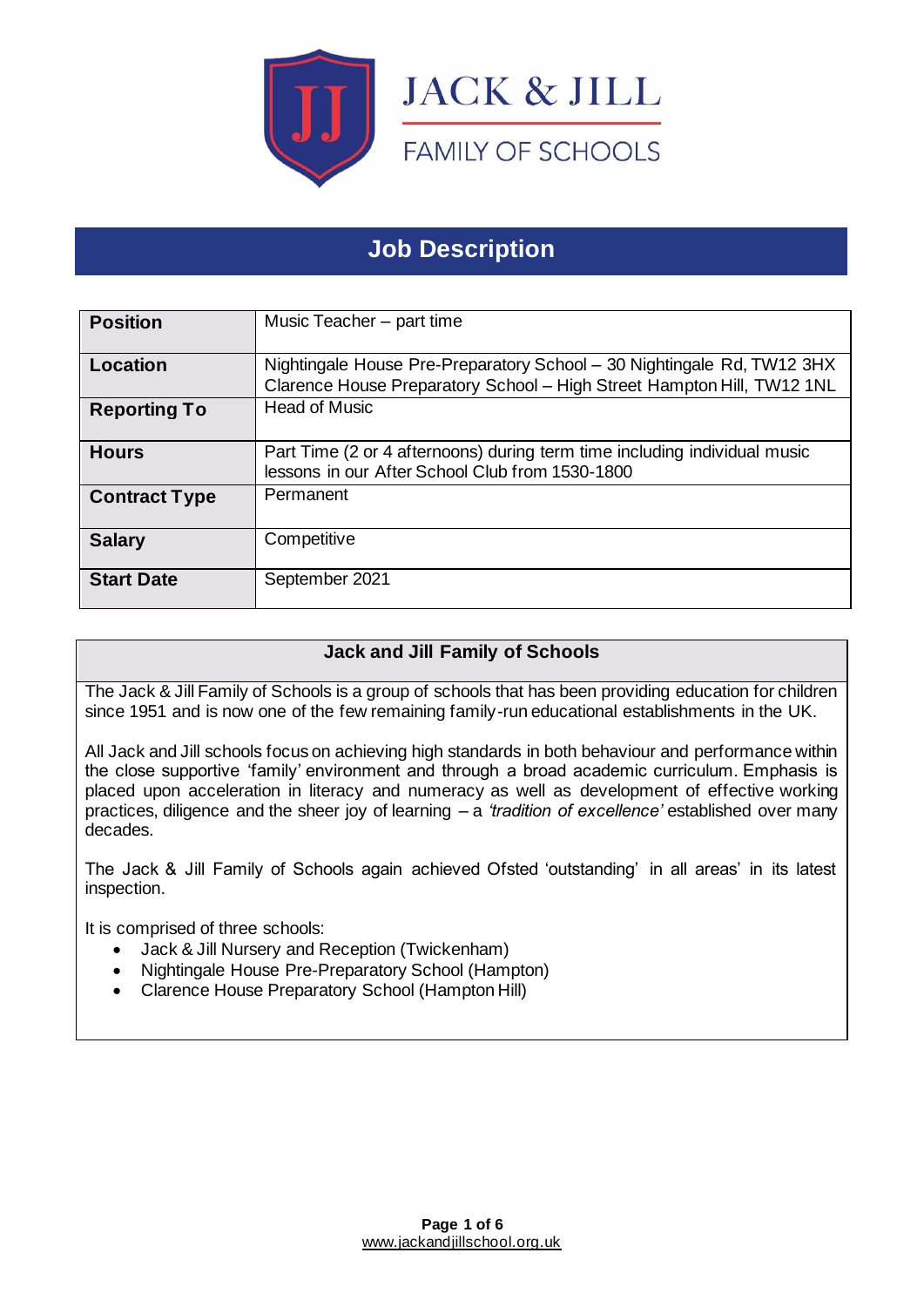## **Safeguarding**

The Jack & Jill Family of Schools is committed to safeguarding and promoting the welfare of all stakeholders. To meet this responsibility, we follow a rigorous selection process. All successful candidates will be subject to an enhanced Disclosure and Barring Service check.

#### **Structure Chart**

**Principal** ! Head Teacher, Clarence House ! Head of Music ! Music Teacher

#### **Purpose of Role**

Deliver and develop the programme of music for the children in Years 1-6, providing an inspirational, fun and broad curriculum that reflects the School's ethos.

Promote a life-long love of music in all pupils, whilst also promoting equality of opportunity for all pupils so that their potential is encouraged and developed.

Raise standards of student attainment and achievement in music and to monitor and support progress.

The job holder is also expected to assist in the production of School performances, shows and community events.

The job holder may be required to cover music at the other schools, as required.

## *Job Content*

*This job description may be amended at any time following discussion between the line manager and the member of staff to meet the requirements of the Family of Schools*

#### **1. Planning, Teaching and Class Management**

Model best practice and provide effective high-quality learning and teaching of music which enables all pupils to achieve their maximum potential.

Plan teaching to achieve progression through:

- Identifying clear teaching objectives and how they will be taught and assessed
- Providing clear structure for lessons maintaining pace, motivation and challenge
- Setting tasks which challenge pupils and ensure high levels of interest
- Allowing for creativity and fun and best use of available time
- Selecting appropriate teaching resources and strategies, using a variety of learning strategies which involve planned adult intervention, first-hand experience, music and play
- Encouraging pupils to listen attentively, think and talk about their learning, develop selfcontrol and independence, concentration and perseverance

Manage pupil behaviour in accordance with agreed school procedures.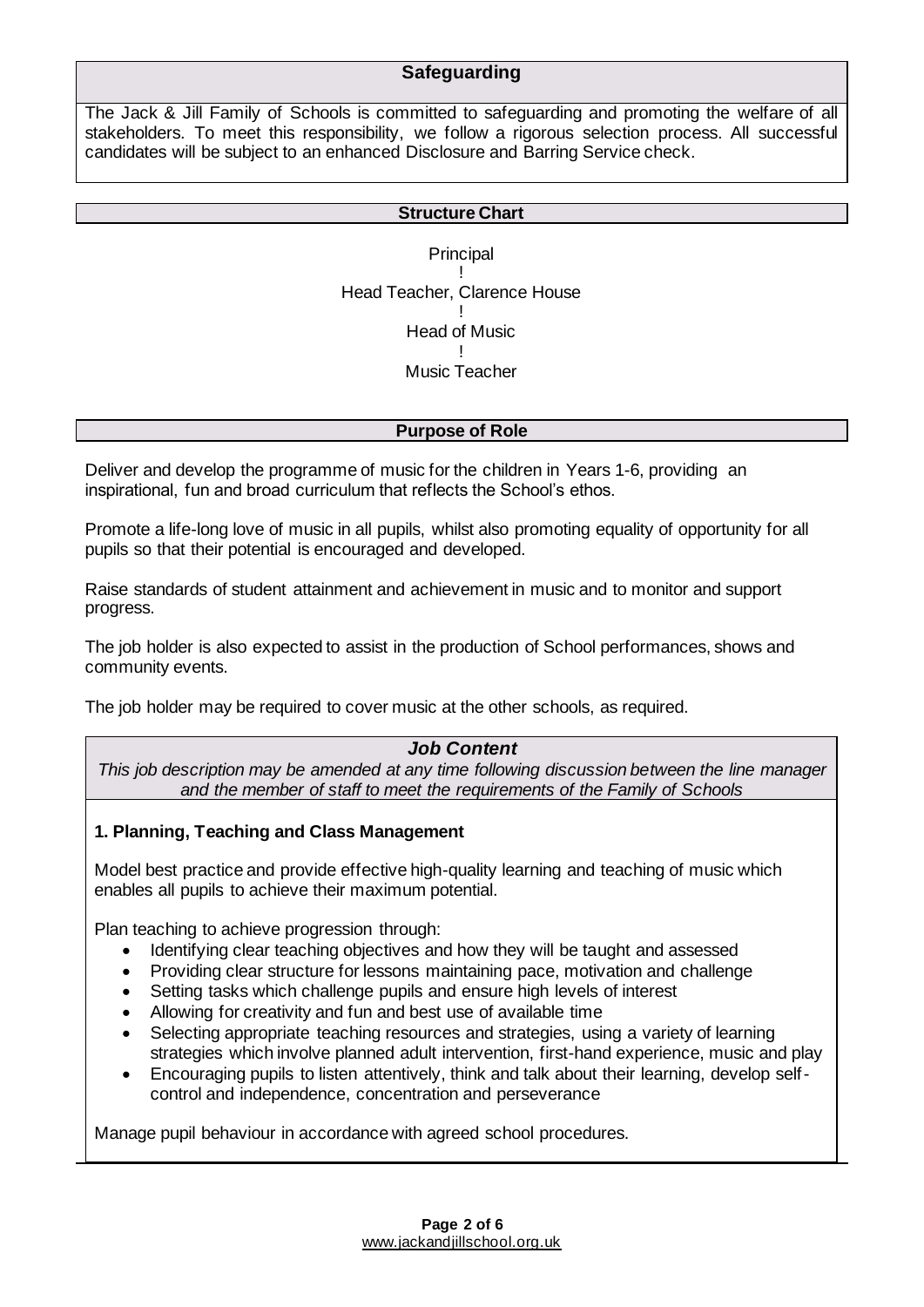Keep up-to-date with national developments in music teaching practice and methodology in KS1 and KS2 setting with a commitment to continuous personal development.

## **2. Monitoring, Assessment, Recording and Reporting**

Ensure effective assessment, recording and reporting on progress in pupils' development in music.

Evaluate how well learning objectives have been achieved and own teaching critically to improve effectiveness.

Assess and record pupils' progress systematically and keep records to check work is understood and completed, monitor strengths and weaknesses to inform planning and recognise level at which the pupils are achieving.

Input to the preparation and presentation of informative subject reports to parents.

Attend parents' evenings as required and liaise with and meet pupils' parents at other times as necessary to resolve difficulties and promote the pupils' educational and pastoral needs.

## **3. Curriculum Development**

Working with the Head of Music, provide a broad and balanced music curriculum, including innovative approaches to enrich the musical experiences of all pupils.

Working with the Head of Music, develop the music curriculum for KS1 and KS2, developing plans, targets and success criteria.

Contribute to ideas for the curriculum for the whole Family of Schools.

## **4. Extra Curricular Activities**

Actively promote interest in music outside the immediate physical and timetabled confines of the School.

Contribute to the broader life of the school by supporting and leading curricular and extracurricular events.

Support of co-curricular activities in music throughout the Family of Schools, including school performances and concerts.

Promote the Music Department within the School community to encourage pupils' interest in the subject area.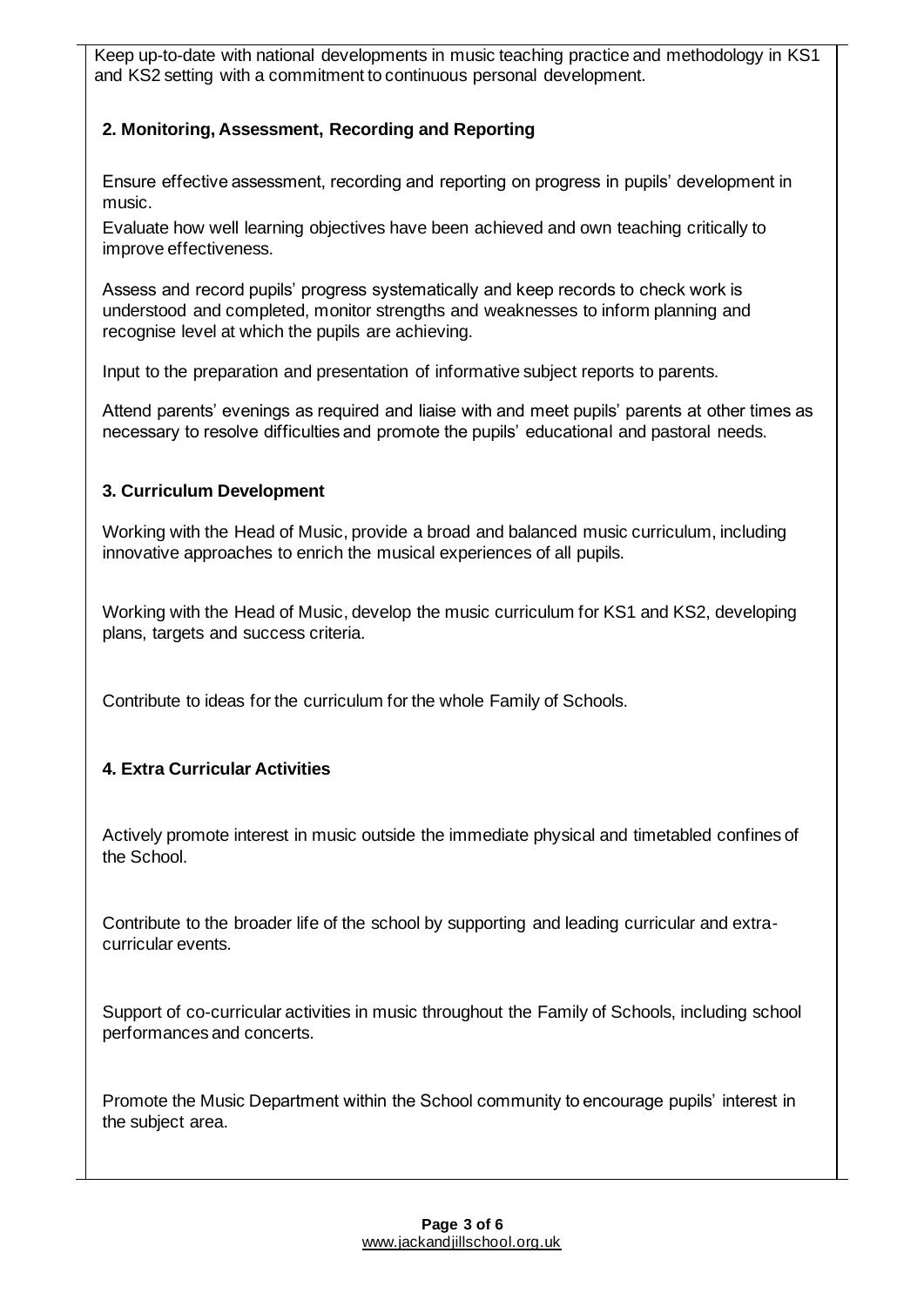#### **5. Quality Assurance**

Ensure the effective operation of quality control systems for music. Manage the space and equipment efficiently, according to agreed procedures. Monitor and evaluate the music curriculum including against agreed quality standards, ensuring adherence and promptly implementing improvements where required.

Participate in any meetings reasonably arranged for any relevant purpose and attend and participate in all school events, as required, to promote the development of music at the school.

## **6. Safeguarding**

The job holder has due regard for safeguarding and promoting the welfare of the children and will be required to follow the child protection procedures outlined in the school's safequarding policy.

#### **7. Other duties**

Provide cover for music at other schools, as required. Support School events and ensure music is included and represented wherever and whenever possible.

Other duties at an appropriate level may be required. Whilst every effort has been made to explain the main duties and responsibilities of the role, there may be other duties to ensure the success of the school.

#### **What we can offer**

The role gives you the opportunity to maintain and grow your passion for providing music activities and developing a love of music in a high-achieving Family of Schools.

## **Person Specification**

The criteria below will be assessed by the application form (A), lesson (L), interview (I). The tasks will include a presentation during the interview and a lesson observation.

| <b>Attributes</b> |                                                   | <b>Assessment</b><br><b>Criteria</b> |
|-------------------|---------------------------------------------------|--------------------------------------|
| Qualifications    | Accomplished musician including piano and another | A                                    |
|                   | instrument                                        |                                      |
|                   | Evidence of up-to-date CPD                        |                                      |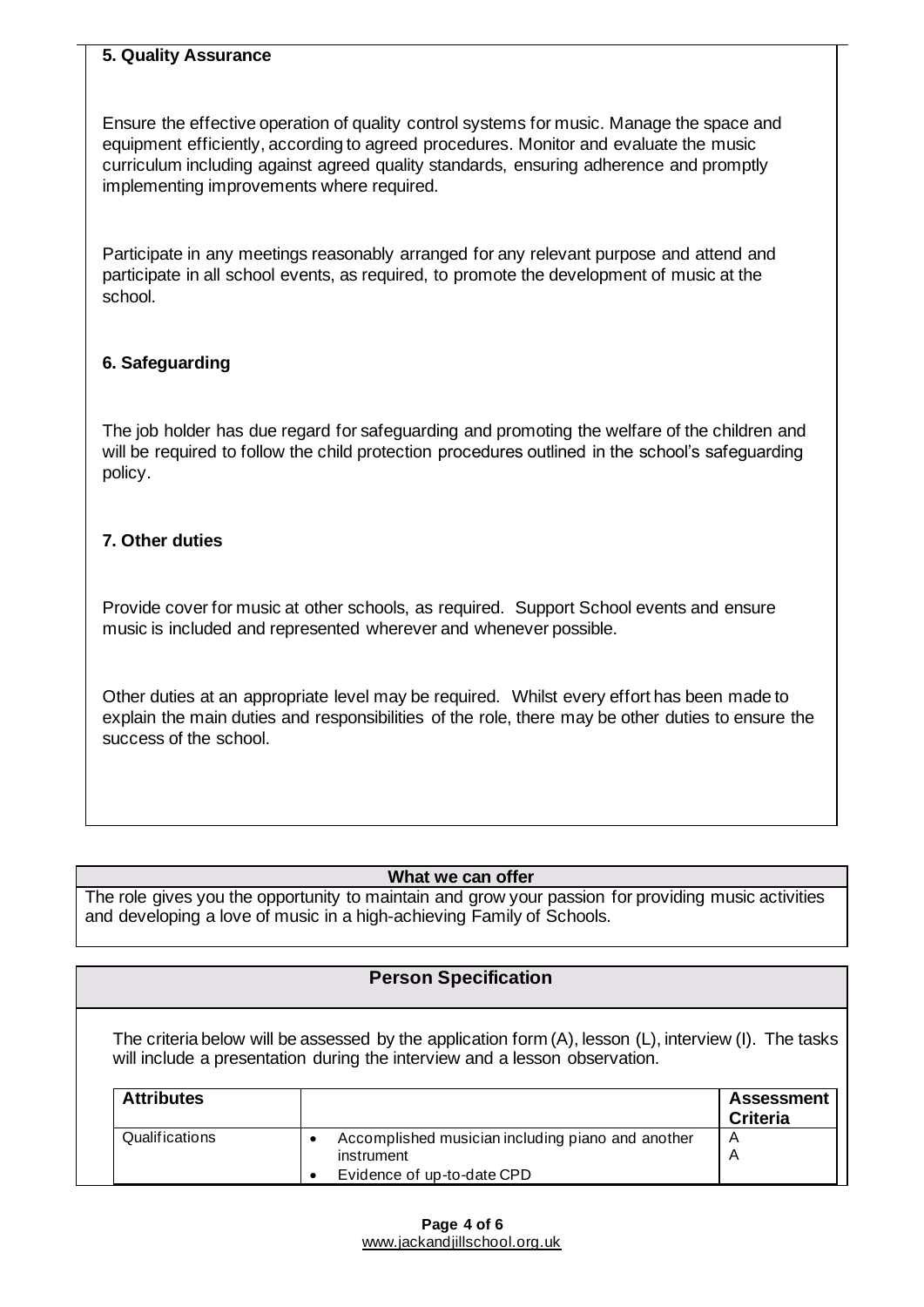| Experience                        | 2 years minimum experience of providing music                                                                                                                            | A            |
|-----------------------------------|--------------------------------------------------------------------------------------------------------------------------------------------------------------------------|--------------|
|                                   | sessions to children in KS1 and KS2<br>Excellent behaviour management using appropriate                                                                                  | A, L         |
|                                   | strategies<br>Experience of organising or participating in extra -<br>$\bullet$<br>curricular activities and shows                                                       | A            |
|                                   |                                                                                                                                                                          |              |
|                                   |                                                                                                                                                                          |              |
|                                   |                                                                                                                                                                          |              |
| Knowledge                         | Excellent subject knowledge<br>$\bullet$                                                                                                                                 |              |
|                                   | Up-to-date knowledge of KS1 and KS2 curriculum<br>development                                                                                                            |              |
|                                   | Good knowledge and understanding of the principles<br>$\bullet$<br>that underpin inclusion and equal opportunities and a<br>commitment to implementing these in practice | J.           |
|                                   | Commitment to own continuous CPD                                                                                                                                         | A, I         |
| Vision                            | Supports our belief that a school curriculum requires<br>$\bullet$<br>focus, coherence and rigour                                                                        | $\mathbf{I}$ |
| <b>Other Skills and Abilities</b> | Inspirational provider of musical lessons for KS1 and<br>$\bullet$<br>KS2 children with ability to motivate children to<br>perform to the best of their abilities        | L            |
|                                   | Ability to work in partnership with parents and the<br>wider community.                                                                                                  |              |
|                                   | Excellent oral and written communication skills and<br>good listening skills                                                                                             | I, L         |
|                                   | Excellent organisational skills, setting targets and<br>managing own work with minimum supervision                                                                       |              |
|                                   | Approachable and promotes positive working<br>$\bullet$<br>relationships                                                                                                 |              |
|                                   | Ability to relate well to young children and share their<br>$\bullet$<br>interests and enthusiasm                                                                        | L            |
|                                   | Ability to effectively manage pupil discipline and have<br>٠<br>a commitment to high quality pastoral care                                                               | L            |
|                                   | Ability to evaluate own teaching critically and improve<br>$\bullet$<br>effectiveness                                                                                    | A, I         |
|                                   | Excellent IT skills with experience of teaching<br>٠<br>remotely                                                                                                         | A            |
| Behaviour                         | Demonstrates high standards of personal integrity,<br>loyalty, discretion and professionalism                                                                            |              |
|                                   | A calm and authoritative manner with a visible<br>٠<br>presence around the school                                                                                        |              |